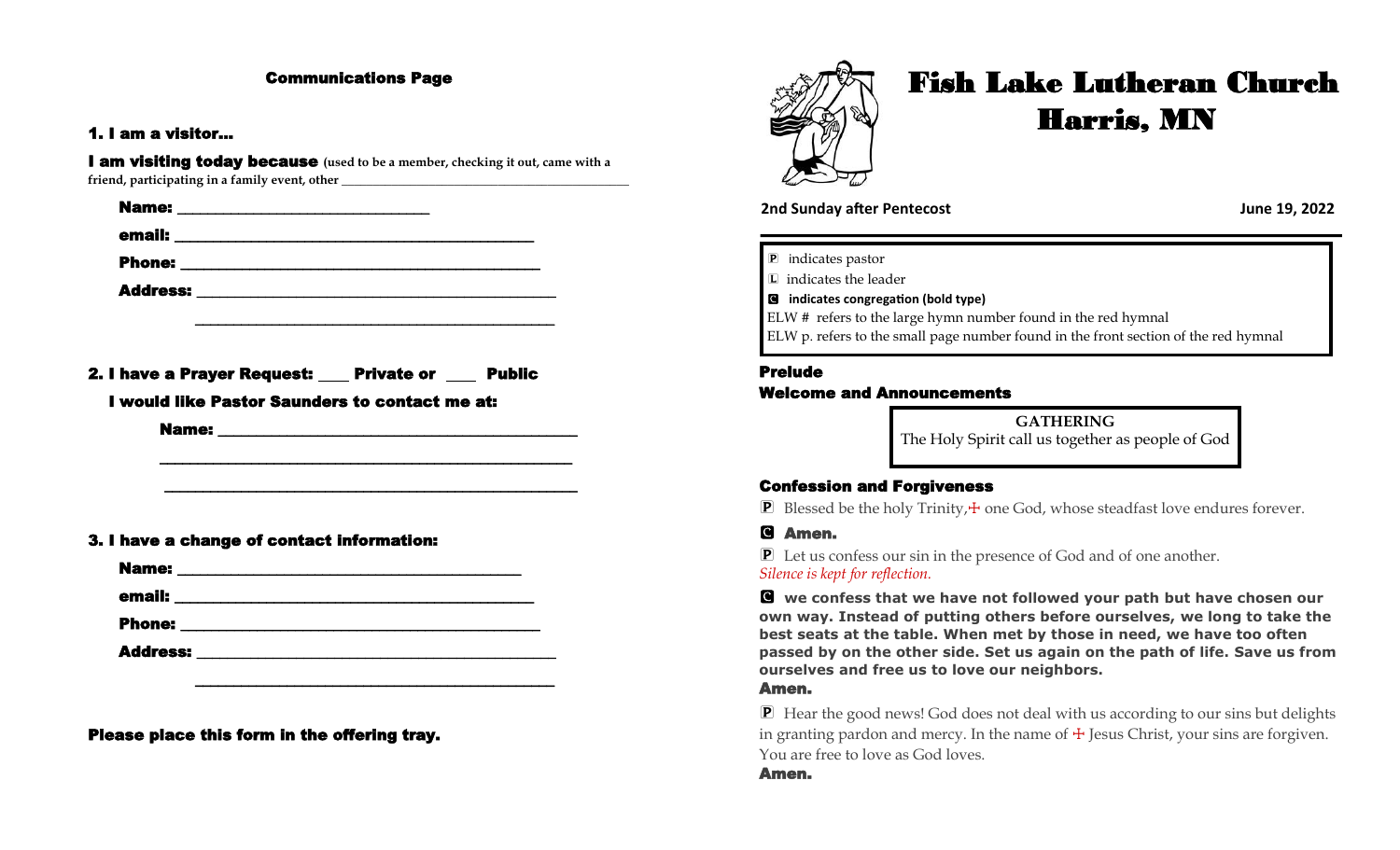### **Opening Hymn**  $\text{"Rise, Shine you People"}$  LBW #393

1 Rise, shine, you people! Christ the Lord has entered our human story; God in him is centered. He comes to us, by death and sin surrounded, with grace unbounded.

2 See how he sends the pow'rs of evil reeling; he brings us freedom, light and life and healing. All men and women, who by guilt are driven, now are forgiven.

3 Come, celebrate; your banners high unfurling, your songs and prayers against the darkness hurling. To all the world go out and tell the story of Jesus' glory.

4 Tell how the Father sent his Son to save us. Tell of the Son, who life and freedom gave us. Tell how the Spirit calls from ev'ry nation his new creation.

Text: Ronald A. Klug, b. 1939, alt. © 1974 Augsburg Publishing House, admin. Augsburg Fortress

P The grace of our Lord Jesus Christ, the love of God, and the communion of the Holy Spirit be with you all.

C And also with you.

### Prayer of the Day

O Lord God, we bring before you the cries of a sorrowing world. In your mercy set us free from the chains that bind us, and defend us from everything that is evil, through Jesus Christ, our Savior and Lord.

### Amen.

**Word**

### Special Music **Special Music Rick Cedergren**

**Children's Message Saunders** Pastor Teleen Saunders

**Psalm:** Psalm 22:19-28 **Beth Jones** Beth Jones

L But you, O LORD, be not far away; O my help, hasten to my aid.

## C Deliver me from the sword, my life from the power of the dog.

L Save me from the lion's mouth! From the horns of wild bulls, you have rescued me.

Office Administrator: Denise Steinberg Accompanist: Cindy Blesener Custodians: Tom Anderson & Robin Graham

Ministers: The people of Fish Lake Lutheran

### **Live Streaming**

Marshall Saunders

**Ushers** Rick & Sarah Cedergren

**Communion Assistants** Candy McColley

God speaks to us though scripture, preaching and song **and the act and all liturgical texts and music and all related artwork from Sundays and Season.com. Copyright 2019** *Augsburg Fortress. All rights reserved. Reprinting by permission under Augsburg Fortress liturgies Annual License # 20767. All Scripture quotations are from the New Revised Standard version Bible, copyright 1989, Division of Christian Education of the National Council of the Churches of Christ in the United States of America. Used by permission. All rights reserved. All hymns reprinted under OneLicense.net #B-710679, Augsburg Fortress. May be reproduced by permission for local use only. Duplication in any form prohibited without permission or valid license from copy right administrator. May be reproduced by permission for local use only.*

**Staff**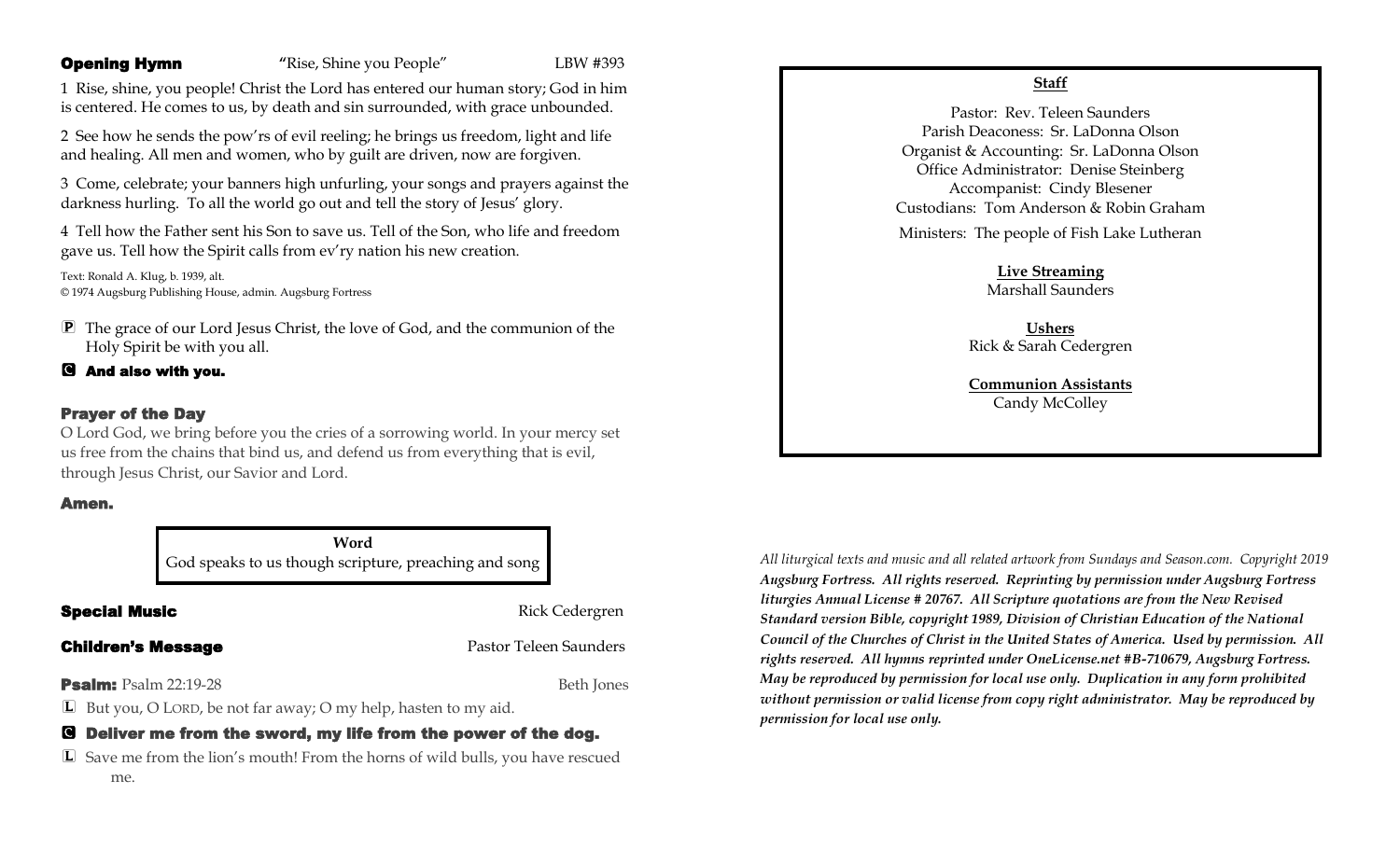- 5 Let ev'ry kindred, ev'ry tribe on this terrestrial ball to him all majesty ascribe and crown him Lord of all. To him all majesty ascribe and crown him Lord of all
- 6. Oh, that with yonder sacred throng we at his feet may fall! We'll join the everlasting song and crown him Lord of all. We'll join the everlasting song and crown him Lord of all.

Text: Edward Perronet, 1726-1792, sts. 1-4; J. Rippon, *A Selection of Hymns*, 1787, sts. 5-6

### **Dismissal**

P Go in peace. Love your neighbor.

C Thanks be to God.

## Postlude

### C I will declare your name to my people; in the midst of the assembly, I will praise you.

 L You who fear the LORD, give praise! All you of Jacob's line, give glory. Stand in awe of the LORD, all you offspring of Israel.

### C For the Lord does not despise nor abhor the poor in their poverty; neither is the Lorp's face hidden from them; but when they cry out, the Lord hears them.

 $\Box$  From you comes my praise in the great assembly; I will perform my vows in the sight of those who fear the LORD.

### C The poor shall eat and be satisfied, Let those who seek the Lorp give praise! May your hearts live forever!

L All the ends of the earth shall remember and turn to the LORD; all the families of nations shall bow before God.

# C For dominion belongs to the Lord, who rules over the nations.

## Reading: Galatians 3:23-29

*For Paul, baptism is a powerful bond that unites people not only with God but with other believers. Those who call themselves children of God experience a transformation that removes prejudices of race, social class, or gender in favor of true unity in Christ.*

Now before faith came, we were imprisoned and guarded under the law until faith would be revealed. Therefore, the law was our disciplinarian until Christ came, so that we might be justified by faith. But now that faith has come, we are no longer subject to a disciplinarian, for in Christ Jesus you are all children of God through faith. As many of you as were baptized into Christ have clothed yourselves with Christ. There is no longer Jew or Greek, there is no longer slave or free, there is no longer male and female; for all of you are one in Christ Jesus. And if you belong to Christ, then you are Abraham's offspring, heirs according to the promise.

# Gospel Acclamation **ELW P. 142**

Alleluia. Lord, to whom shall we go? You have the words of eternal life. Alleluia. Alleluia.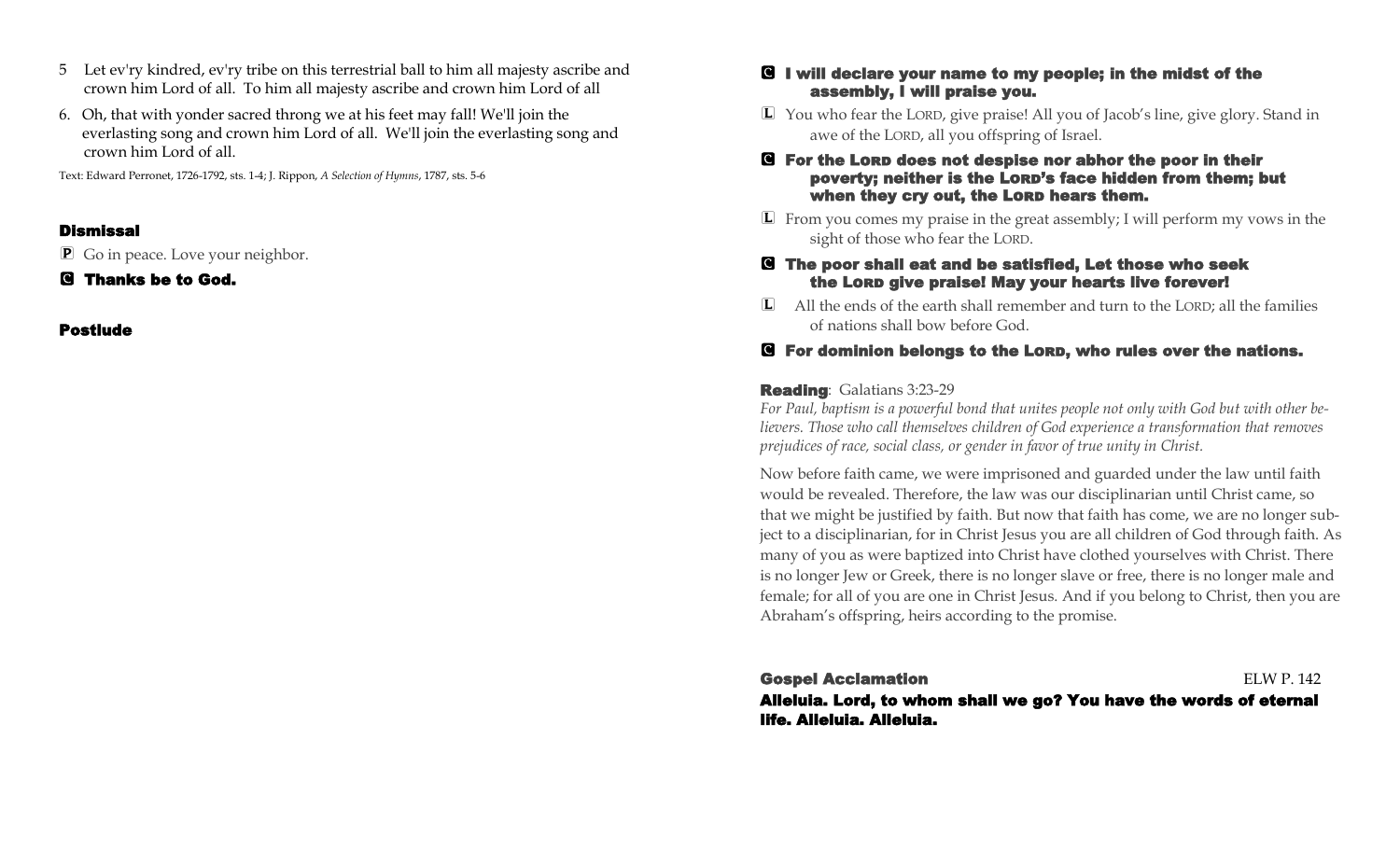### **Gospel:** Luke 8:26-39

*After the Gospel is announced the assembly responds:* **Glory to you, O Lord**

*Jesus' mission includes foreigners, and his authority extends to the casting out of demons. Some who witness Jesus' work are seized with confusion and fear, but the man who was healed is commissioned to give testimony to God's mercy and power.*

Then [Jesus and his disciples] arrived at the country of the Gerasene's, which is opposite Galilee. As he stepped out on land, a man of the city who had demons met him. For a long time, he had worn no clothes, and he did not live in a house but in the tombs. When he saw Jesus, he fell down before him and shouted at the top of his voice, "What have you to do with me, Jesus, Son of the Most High God? I beg you, do not torment me"—for Jesus had commanded the unclean spirit to come out of the man. (For many times it had seized him; he was kept under guard and bound with chains and shackles, but he would break the bonds and be driven by the demon into the wilds.) Jesus then asked him, "What is your name?" He said, "Legion"; for many demons had entered him. They begged him not to order them to go back into the abyss.

Now there on the hillside a large herd of swine was feeding; and the demons begged Jesus to let them enter these. So, he gave them permission. Then the demons came out of the man and entered the swine, and the herd rushed down the steep bank into the lake and was drowned.

When the swineherds saw what had happened, they ran off and told it in the city and in the country. Then people came out to see what had happened, and when they came to Jesus, they found the man from whom the demons had gone sitting at the feet of Jesus, clothed and in his right mind. And they were afraid. Those who had seen it told them how the one who had been possessed by demons had been healed. Then all the people of the surrounding country of the Gerasene's asked Jesus to leave them; for they were seized with great fear. So, he got into the boat and returned. The man from whom the demons had gone begged that he might be with him; but Jesus sent him away, saying, "Return to your home, and declare how much God has done for you." So, he went away, proclaiming throughout the city how much Jesus had done for him.

*After the Gospel has been read, the assembly responds:* **Praise to you, O Christ.**

Sermon **Nixon Mwitula** 

### Lord's Prayer:

Our Father who art in heaven, hallowed be thy name, thy kingdom come, thy will be done on earth as it is in heaven. Give us this day our daily bread; and forgive us our trespasses as we forgive those who trespass against us; and lead us not into temptation, but deliver us from evil. For thine is the kingdom and the power and the glory forever and ever. Amen

### Invitation to Communion

In Christ's presence there is fullness of joy. Come to the banquet.

### Song for Communion

| "Lamb of God"                        | ELW p. 146 |
|--------------------------------------|------------|
| "One bread, one body"                | ELW #496   |
| "How Sweet the name of Jesus sounds" | $ELM$ #620 |

### Prayer after Communion

Life-giving God, through this meal you have bandaged our wounds and fed us with your mercy. Now send us forth to live for others, both friend and stranger, that all may come to know your love. This we pray in the name of Jesus.

### Amen.

**SENDING** 

The Holy Spirit sends us unto the world

## Blessing

The God of peace, Father,  $\pm$  Son, and Holy Spirit, bless you, comfort you, and show you the path of life this day and always.

Amen.

**Sending Hymn** "All Hail the Power of Jesus' Name!" ELW #634 st. 1, 5, 6

1 All hail the pow'r of Jesus' name! Let angels prostrate fall; bring forth the royal diadem and crown him Lord of all. Bring forth the royal diadem and crown him Lord of all.